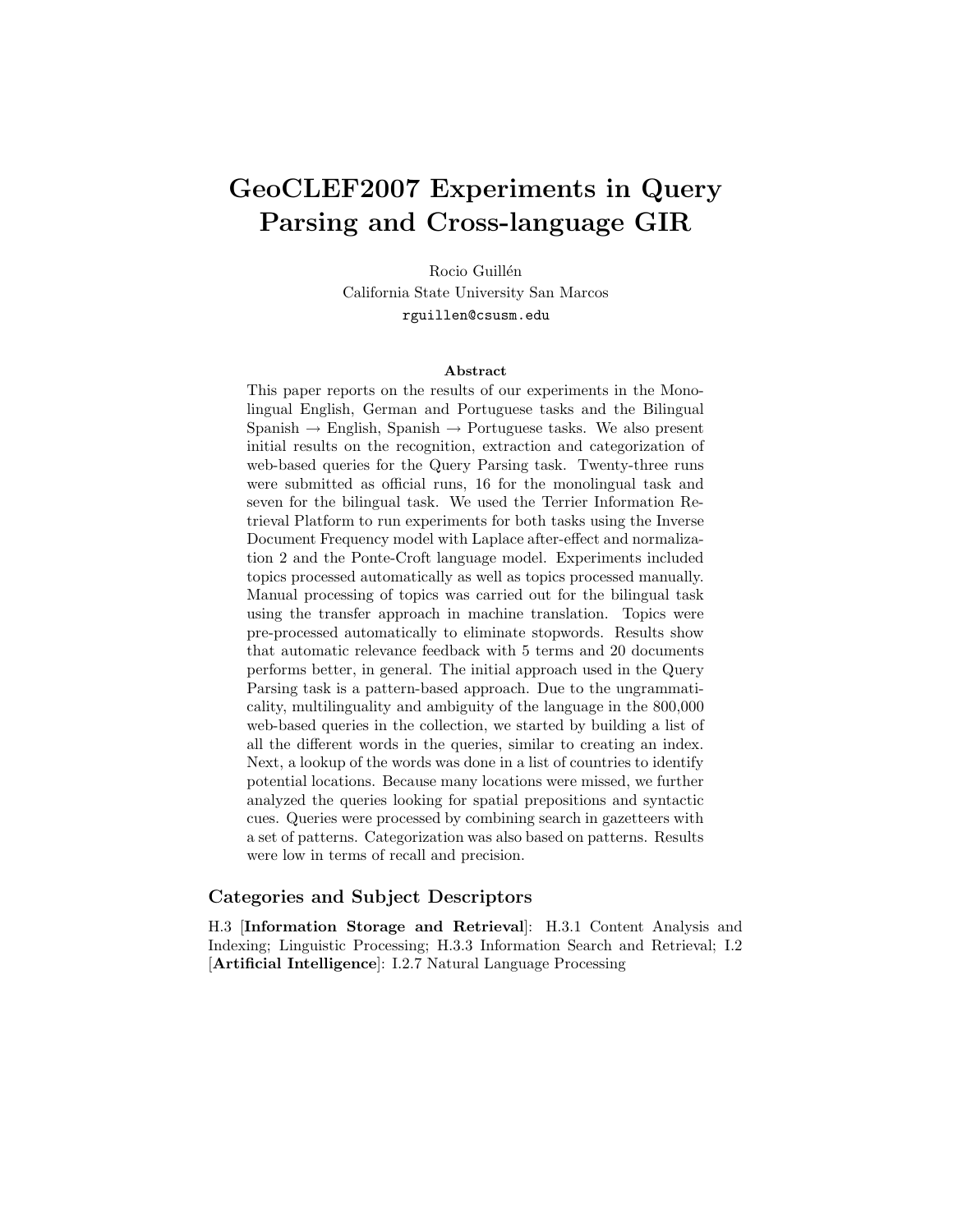### General Terms

Measurement, Performance, Experimentation

#### Keywords

Geographical Information Retrieval (GIR), Query Processing, Information Extraction

# 1 Introduction

Geographic Information Retrieval (GIR) is aimed at the retrieval of geographic data based not only on conceptual keywords, but also on spatial information. Building GIR systems with such capabilities requires research on diverse areas such as information extraction of geographic terms from structured and unstructured data; word sense disambiguation, which is geographically relevant; ontology creation; combination of geographical and contextual relevance; and geographic term translation, among others.

Research efforts on GIR are addressing issues such as access to multilingual documents, techniques for information mining (i.e., extraction, exploration and visualization of geo-referenced information), investigation of spatial representations and ranking methods for different representations, application of machine learning techniques for place name recognition, development of datasets containing annotated geographic entities, among others. [2]. Other researchers are exploring the usage of the World Wide Web as the largest collection of geospatial data.

The tasks in GeoCLEF 2007 were Cross-language GIR and Query Parsing. The focus of the first task was on experimenting with and evaluating the performance of GIR systems when topics include geographic locations such as rivers, regions, seas, continents. Collections of documents and topics in different languages were available to carry out monolingual and bilingual experiments. We ran monolingual experiments in English, German, and Portuguese; for bilingual retrieval, we worked with topics in Spanish and documents in English and Portuguese.

The query parsing task consisted of parsing queries to recognize and extract georeferences. The output was structured as a frame, which included geographical such as "where", "geospatial relation" (e.g., in, west, ...), type of geographical query (information, map, yellow page) "latitude-longitude".

In this paper we describe experiments in the cross-language monolingual and bilingual task. We used the Terrier Information Retrieval (IR) platform to run our experiments. This platform has performed successfully in monolingual information retrieval tasks in CLEF and TREC. In addition, we ran initial experiments in the query parsing task. We initially applied pattern-based parsing that did not generate accurate results. We are currently working on inferring a grammar to improve recognition and extraction of geographical references in web-based queries.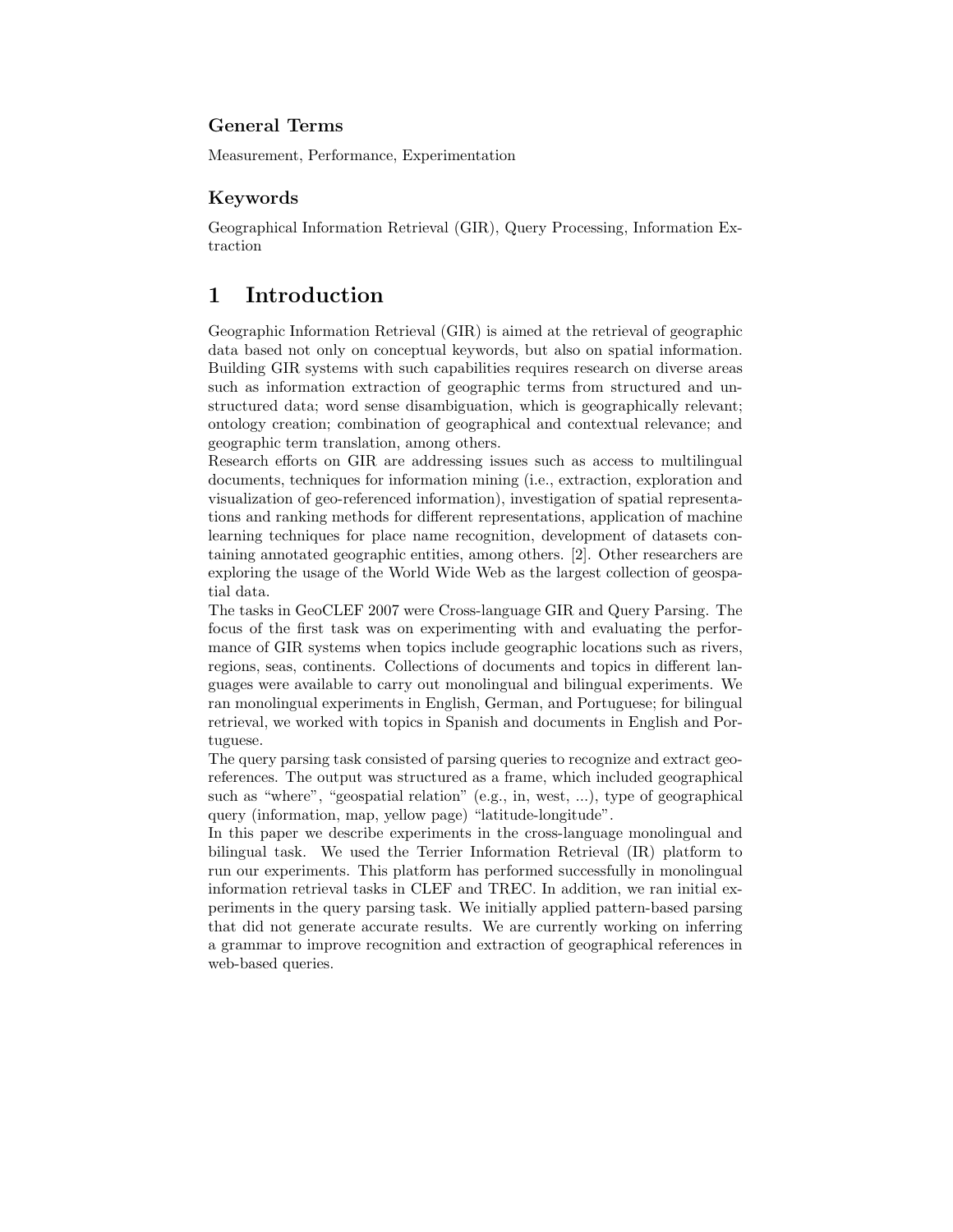The paper is organized as follows. In Section 2 we present our work in the monolingual task including an overview of Terrier. Section 3 describes our setting and experiments in the bilingual task. Pattern-based parsing applied to web-based queries is discussed in Section 4. Finally, we present conclusions and current work in Section 5.

# 2 Cross-lingual Geographical IR Task

In this section we present Terrier (TERabyte RetRIEveR) an information retrieval (IR) platform used in all the experiments. Then we describe experiments and results for monolingual GIR in English, German, and Portuguese. The final subsection includes the experiments and results for bilingual GIR with topics in English, Portuguese and Spanish.

Terrier is a platform for the rapid development of large-scale Information Retrieval (IR) systems. It offers a variety of IR models based on the Divergence from Randomness (DFR) framework ([5],[6]) and supports classic retrieval models like the Ponte-Croft language model ([4]). The framework includes more than 50 DFR models for term weighting. These models are derived by measuring the divergence of the actual term distribution from that obtained under a random process. Terrier provides automatic query expansion with 3 documents and 10 terms as default values; additionally the system allows to choose a specific query expansion model.

Both indexing and querying of the documents in English, German, and Portuguese was done with Terrier using the InL2 term weighting model. This model is the Inverse Document Frequency model with Laplace after-effect and normalization 2. The InL2 model has been used in experiments in the past, GeoCLEF2006 and GeoCLEF2005[9], successfully.

The risk of accepting a term is inversely related to its term frequency in the document with respect to the elite set, a set in which the term occurs to a relatively greater extent than in the rest of the documents. The more the term occurs in the elite set, the less the term frequency is due to randomness. Hence the probability of the risk of a term not being informative is smaller. The Laplace model is utilized to compute the information gain with a term within a document. Term frequencies are calculated with respect to the standard document length using a formula referred to as normalization 2 shown below.

$$
tfn=tf.log(1+c\frac{sl}{dl})
$$

 $tf$  is the term frequency,  $sl$  is the standard document length, and  $dl$  is the document length, c is a parameter. We used  $c = 1.5$  for short queries, which is the default value,  $c = 3.0$  for short queries with automatic query expansion and  $c =$ 5.0 for long queries. Short queries in our context are those which use only the topic title and topic description; long queries are those which use the topic title,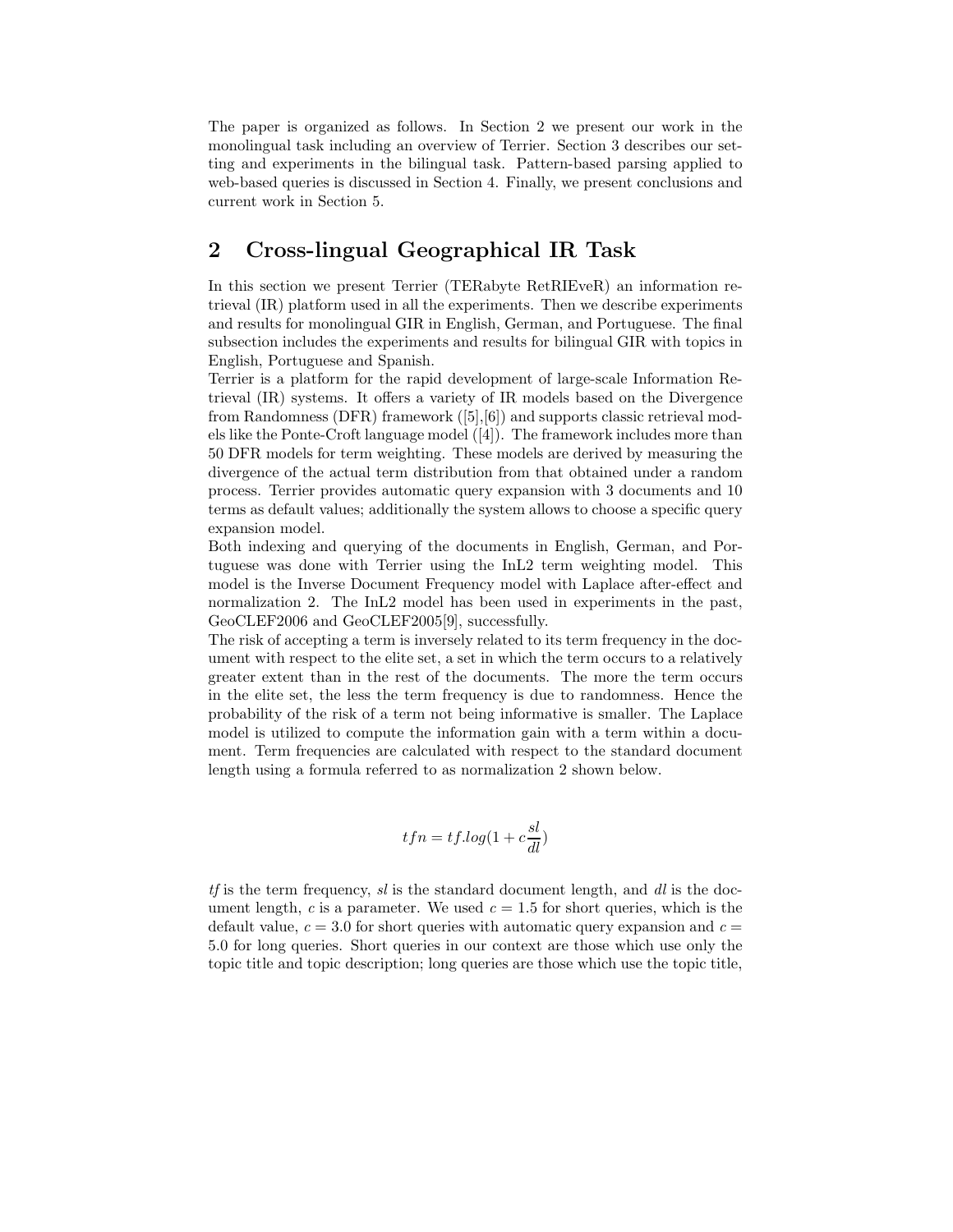topic description and topic narrative. We used these values based on the results generated by the experiments on tuning for BM25 and DFR models done by He and Ounis [3]. They carried out experiments for TREC (Text REtrieval Conference) with three types of queries depending on the different fields included in the topics given. Queries were defined as follows: 1) short queries are those where the title and the description fields are used; and 2) long queries are those where title, description and narrative are used.

Additionally, we queried the documents in all the collections using the Ponte-Croft language model ([4]). A language model is inferred for each document and the probability of generating the query according to these models is estimated. The documents are then ranked according to these probabilities. In this approach, term frequency, document length and document frequency are integral part of the language model and are not used as in many other approaches.

The formula to estimate the probability of producing the query for a given document is the sum of the probability of producing the terms in the query plus the probability of not producing other terms.

#### 2.1 Data

The document collections indexed were the LA Times (American) 1994 and the Glasgow Herald (British) 1995 for English, publico94, publico95, folha94 and folha95 for Portuguese, and der spiegel, frankfurter and fr rundschau for German. There were 25 topics for each of the languages tested. Documents and topics in English were processed using the English stopwords list (571 words) built by Salton and Buckley for the experimental SMART IR system [1], and the Porter stemmer. Stopwords lists for German and Portuguese were also used. No stemming was applied to the German and Portuguese topics and collections,

#### 2.2 Experimental Results Monolingual Task

We submitted 6 runs for English, 6 runs for German, and 4 runs for Portuguese. Queries were automatically constructed for all the runs. Results for the monolingual task in English, German and Portuguese are shown in Table 1, Table 2 and Table 3, respectively. The third column shows the model used in each experiment, InL2 or LM (Language Model). The fourth column indicates whether the experiment was run with relevance feedback. For relevance feedback we choose 15 terms and 20 documents to expand the query. This choice was arbitrary and more experiments are needed to find the combination that yields the best performance.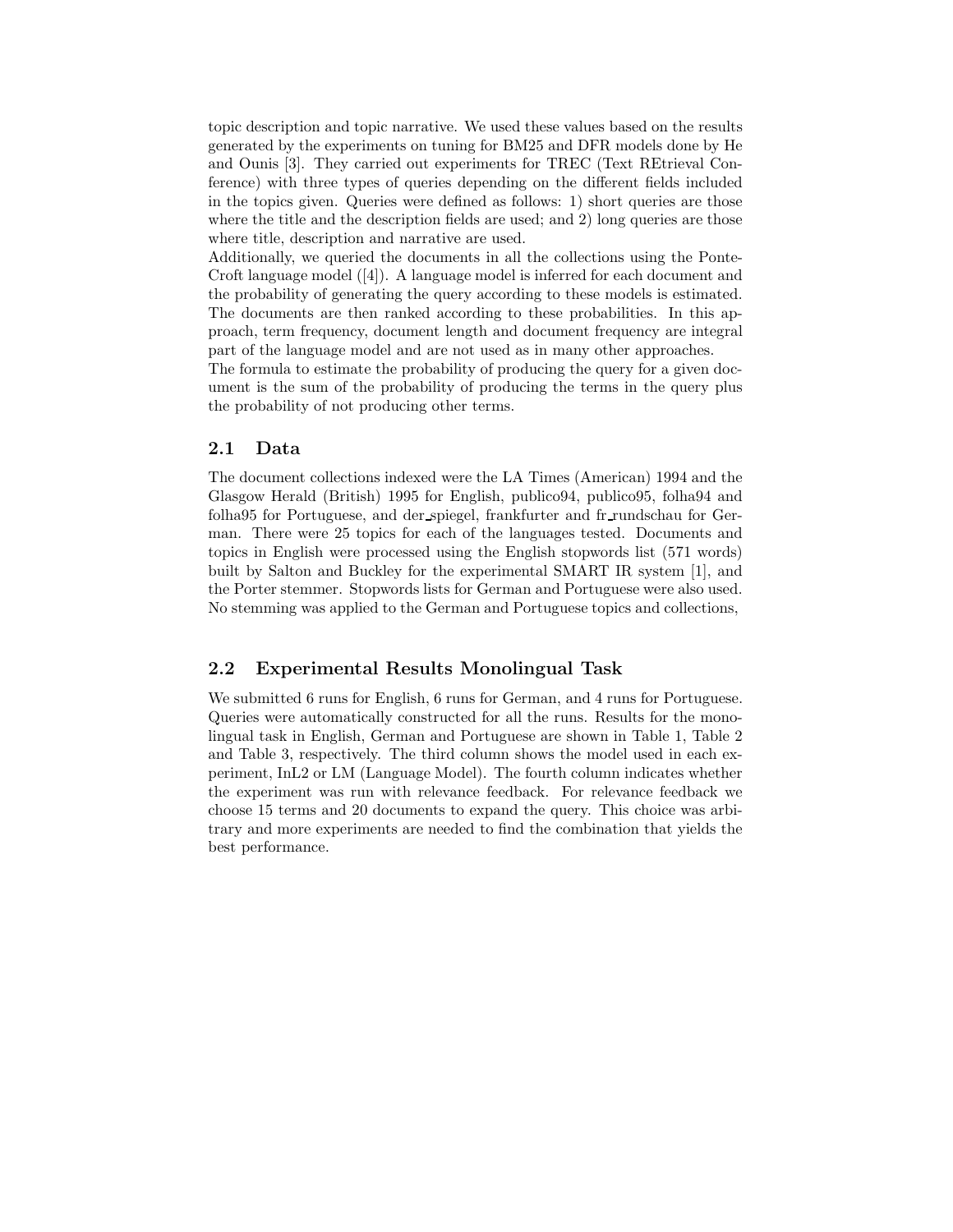| Run Id    | Topic Fields                                                                                                                                                                                                                                                                                                                                                                                                                                                                                          | Model    | Rel.                   | <b>MAP</b>                             | Recall         | Mean      |
|-----------|-------------------------------------------------------------------------------------------------------------------------------------------------------------------------------------------------------------------------------------------------------------------------------------------------------------------------------------------------------------------------------------------------------------------------------------------------------------------------------------------------------|----------|------------------------|----------------------------------------|----------------|-----------|
|           |                                                                                                                                                                                                                                                                                                                                                                                                                                                                                                       |          | Fb.                    |                                        | Prec.          | Rel. Ret. |
| GEOMOEN1  | title, desc.                                                                                                                                                                                                                                                                                                                                                                                                                                                                                          | InL2     | no                     | 0.14                                   | 0.16           | 18.4      |
| GEOMOEN2  | title, desc., narr.                                                                                                                                                                                                                                                                                                                                                                                                                                                                                   | LM       | no                     | 0.13                                   | 0.15           | 16.48     |
| GEOMOEN3  | title, desc.                                                                                                                                                                                                                                                                                                                                                                                                                                                                                          | LM       | no                     | 0.14                                   | 0.14           | 16.48     |
| GEOMOEN4  | title, desc.                                                                                                                                                                                                                                                                                                                                                                                                                                                                                          | InL2     | yes                    | 0.18                                   | 0.19           | 21.2      |
| GEOMOEN5  | title, desc., narr.                                                                                                                                                                                                                                                                                                                                                                                                                                                                                   | InL2     | yes                    | 0.21                                   | 0.20           | 21.36     |
| GEOMOEN6  | title, desc., narr.                                                                                                                                                                                                                                                                                                                                                                                                                                                                                   | InL2     | $\mathbf{n}\mathbf{o}$ | 0.19                                   | 0.21           | 19.12     |
| $T = 1.1$ | $\cdot$<br>$\blacksquare$ $\blacksquare$ $\blacksquare$ $\blacksquare$ $\blacksquare$ $\blacksquare$ $\blacksquare$ $\blacksquare$ $\blacksquare$ $\blacksquare$ $\blacksquare$ $\blacksquare$ $\blacksquare$ $\blacksquare$ $\blacksquare$ $\blacksquare$ $\blacksquare$ $\blacksquare$ $\blacksquare$ $\blacksquare$ $\blacksquare$ $\blacksquare$ $\blacksquare$ $\blacksquare$ $\blacksquare$ $\blacksquare$ $\blacksquare$ $\blacksquare$ $\blacksquare$ $\blacksquare$ $\blacksquare$ $\blacks$ | $\cdots$ |                        | $\mathbf{1}$ $\mathbf{D}$ $\mathbf{c}$ | $T$ $T$ $\cap$ |           |

Table 1: English Monolingual Retrieval Performance InL2

| Run Id   | Topic Fields                        | Model          | Rel.                | <b>MAP</b>                   | Recall | Mean      |
|----------|-------------------------------------|----------------|---------------------|------------------------------|--------|-----------|
|          |                                     |                | Fb.                 |                              | Prec.  | Rel. Ret. |
| GEOMODE1 | title, desc.                        | InL2           | no                  | 0.20                         | 0.22   | 25.12     |
| GEOMODE2 | title, desc., narr.                 | LM             | no                  | 0.11                         | 0.14   | 15.12     |
| GEOMODE3 | title, desc.                        | LM             | no                  | 0.11                         | 0.14   | 15.12     |
| GEOMODE4 | title, desc.                        | InL2           | yes                 | 0.21                         | 0.19   | 26.84     |
| GEOMODE5 | title, desc., narr.                 | InL2           | yes                 | 0.21                         | 0.22   | 26.84     |
| GEOMODE6 | title, desc., narr.<br>-----<br>$-$ | InL2<br>$\sim$ | no<br>$\sim$ $\sim$ | 0.20<br>$\sim$ $\sim$ $\sim$ | 0.22   | 25.12     |

Table 2: German Monolingual Retrieval Performance

Results for experiments querying the collection with the language model option are not accurate because we did not index the collection using the language model. Therefore we cannot compare the results between the two models as originally planned.

Comparison of the results using the InL2 model shows, for the three languages, that relevance feedback with 15 terms and 20 documents improves performance retrieval.

| Run Id   | Topic Fields        | Model | Rel.       | MAP  | Recall | Mean      |
|----------|---------------------|-------|------------|------|--------|-----------|
|          |                     |       | Fb.        |      | Prec.  | Rel. Ret. |
| GEOMOPT1 | title, desc.        | InL2  | no         | 0.17 | 0.18   | 20.36     |
| GEOMOPT2 | title, desc.        | InL2  | <b>ves</b> | 0.17 | 0.18   | 20.56     |
| GEOMOPT3 | title, desc.        | InL2  | no         | 0.17 | 0.18   | 20.36     |
| GEOMOPT4 | title, desc., narr. | InL2  | ves        | 0.17 | 0.18   | 20.56     |

Table 3: Portuguese Monolingual Retrieval Performance

# 3 Bilingual Task

For the bilingual task we worked with Spanish topics and English and Portuguese documents. We translated the topics applying the transfer approach in machine translation using rules to map from the source language to the target language. All the information in the topics within the title, description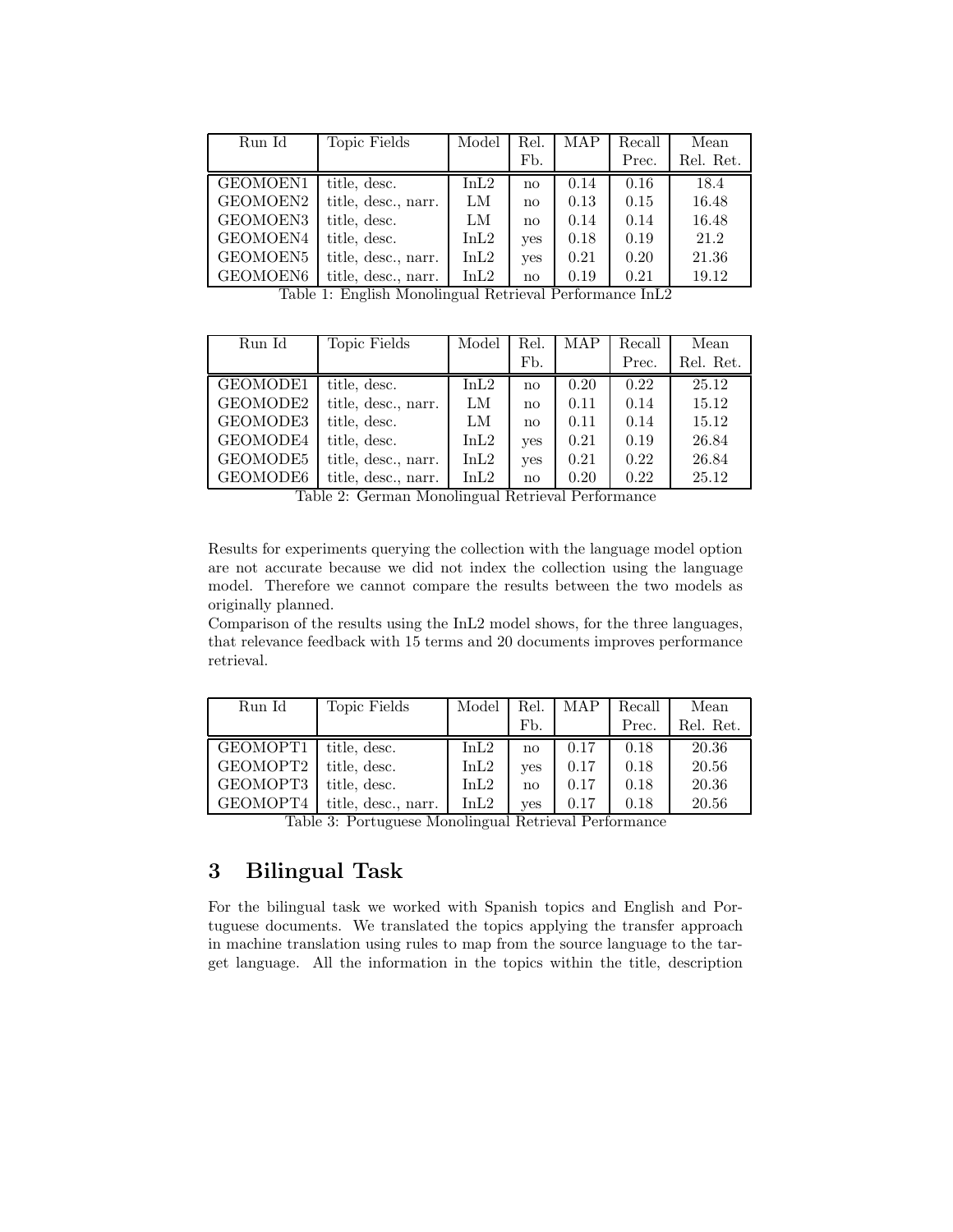and narrative was translated. Topics in English, Spanish, and Portuguese were preprocessed by removing diacritic marks and using stopwords lists. Diacritic marks were also removed from the stopwords lists and duplicates were eliminated. Plural stemming was then applied.

Automatic and manual query construction was carried out with the aid of the Spanish Toponymy from the European Parliament [7], and the Names files of countries and territories from the GEOnet Names Server (GNS) [8].

### 3.1 Experimental Results

Eight runs were submitted as official runs for the GeoCLEF2007 bilingual task. In Table 4 we report the results on runs with topics in Spanish and documents in English and in Table 5 the results on runs with Spanish topics and documents in Portuguese.

| Run Id     | Topic Fields                                                 | Model   | Rel.         | MAP  | Recall | Mean      |
|------------|--------------------------------------------------------------|---------|--------------|------|--------|-----------|
|            |                                                              |         | Fb.          |      | Prec.  | Rel. Ret. |
| GEOBIESEN1 | title, desc., narr                                           | LM      | no           | 0.15 | 0.16   | 17.44     |
| GEOBIESEN2 | title, desc.                                                 | InL2    | yes          | 0.19 | 0.20   | 20.92     |
| GEOBIESEN3 | title, desc.                                                 | InL2    | no           | 0.18 | 0.21   | 19        |
| GEOBIESEN4 | title, desc., narr<br>$-11$ $-2$<br>$\overline{\phantom{0}}$ | LM<br>. | no<br>$\sim$ | 0.15 | 0.16   | 17.44     |

Table 4: Spanish→English Retrieval Performance

Runs 1 and 4 are the same. We had problems uploading the correct run and deleting the duplicate experiment. Similar to the monolingual task, comparison of the results using the InL2 model shows that relevance feedback with 15 terms and 20 documents improves performance retrieval.

Documents were indexed with InL2 only. Therefore, the results for experiments querying the collection with the language model option are not accurate and a proper comparison with the parametric-based InL2 model could not be made.

| Run Id     | Topic Fields                              | Model                                                                   | Rel.         | MAP  | Recall | Mean      |
|------------|-------------------------------------------|-------------------------------------------------------------------------|--------------|------|--------|-----------|
|            |                                           |                                                                         | Fb.          |      | Prec.  | Rel. Ret. |
| GEOBIESPT1 | title, desc.                              | InL2                                                                    | no           | 0.05 | 0.06   | 7.64      |
| GEOBIESPT2 | title, desc.                              | InL2                                                                    | <b>ves</b>   | 0.05 | 0.06   | 7.44      |
| GEOBIESPT3 | title, desc., narr.                       | InL2                                                                    | $\mathbf{n}$ | 0.05 | 0.06   | 7.44      |
| GEOBIESPT4 | title, desc., narr<br>$m 11 r \alpha + 1$ | InL2<br>$\mathbf{p}$ and $\mathbf{p}$ and $\mathbf{p}$ and $\mathbf{p}$ | ves          | 0.05 | 0.06   | 7.64      |

Table 5: Spanish→Portuguese Retrieval Performance

Unlike the monolingual runs and the Spanish →English run, relevance feedback did not improve performance retrieval. No querying was done with the language model option.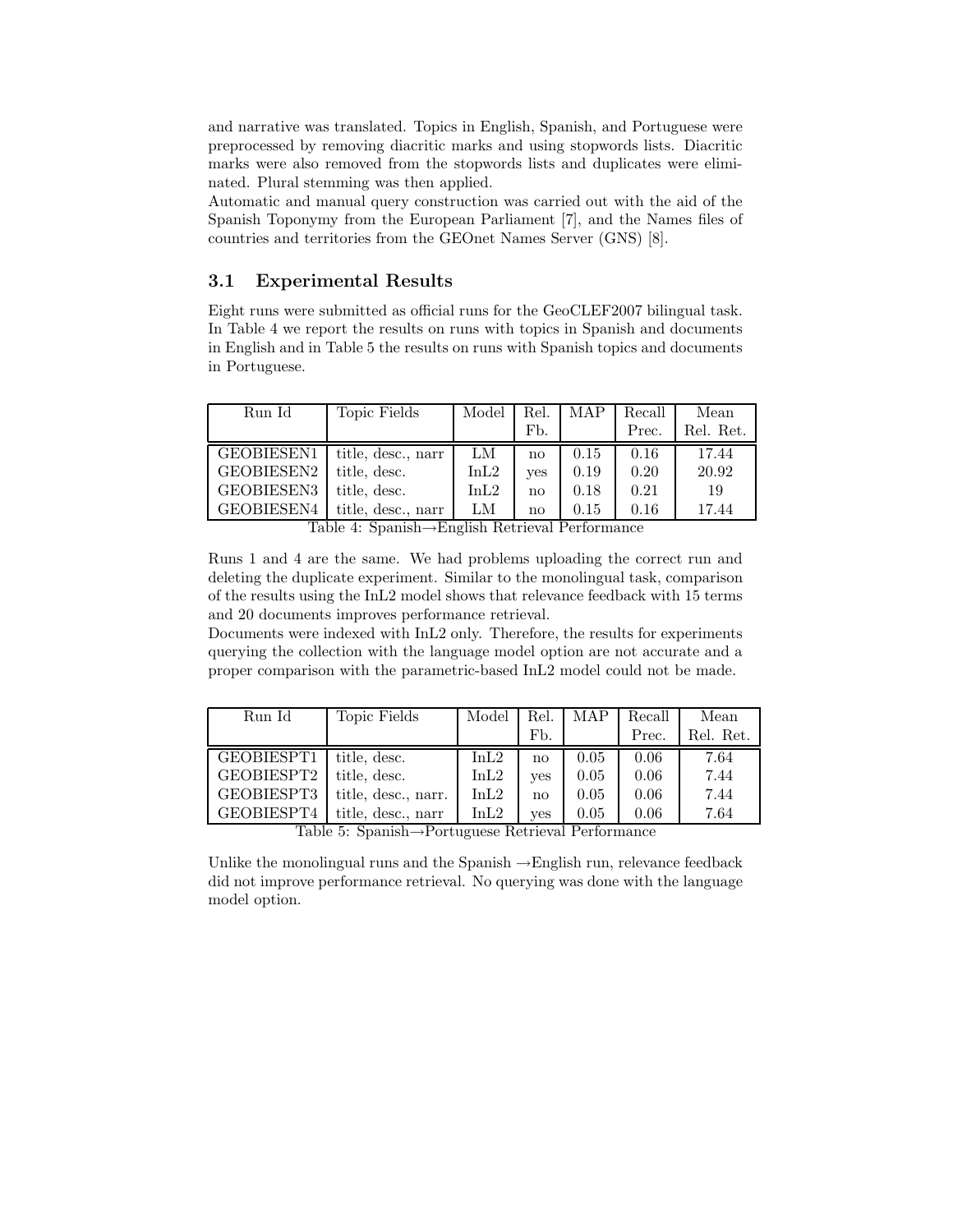# 4 Query Parsing

Information Extraction (IE) has traditionally involved manual processing in the form of rules or tagging training examples where the user is requied to specify the potential relations of interest  $([10])$ . The main focus of IE has been on extracting information from homogeneous corpora such as newswire stories. Hence, traditional IE systems rely on linguistic techniques applied to the domain of interest, such as syntactic parsers and named-entity recognizers. The problem of extracting information from Web-based corpora presents different challenges. The use of name-entity recognizers and syntactic parsers encounters problems when applied to heterogeneous text found on the Web, and web-based queries are no exception.

Current work on query processing for retrieving geographic information on the Web has been done by Chen *et. al* ([11]). Their approach requires a combination of text and spatial data techniques for usage in geographic web search engines. A query to such an engine consists of keywords and the geographic area the user is interested in (i.e., query footprint).

In our case we are working with a collection of heterogeneous queries and no documents. The task as defined by the organizers comprises three subtasks: 1) recognize geographic web-based queries; 2) extract the geographical location, the latitude and longitude, geographical relations; and 3) categorize the queries into three types, namely "map", "information" and "yellow page".

The initial approach used in the Query Parsing task combines information extraction and patterns.

Due to the ungrammaticality, multilinguality and ambiguity of the language in the 800,000 web-based queries in the collection, we started by building a list of all the different words, similar to creating an index, excluding stopwords. Next, a lookup of the words was done in a list of countries, main cities and states to identify potential locations. The list was created from the GEOnet Names Server database ([8]). One problem were multiword georeferences. Because many locations were missed, we selected those queries where spatial prepositions such as "in", "near" and syntactic cues, such as "lake", "cayo", "street", "piazza", "hotel", "accommodation", were present. We have considered these as good heuristics for recognizing multiword expressions as georeferences and create pattern-based rules to further process potential candidates.

Extraction of geographical information such as latitude and longitude was done as follows. We created a new list of words identified as potential geographic references. Latitude and longitude information was looked up in the GNS database. A problem that we found is related to ambiguity since a geographic reference may refer to a city, state, park, and the same geographic entity may be in different continents, countries, states, and cities.

Finally, categorization was done using patterns. If the only information available was the name of a place, the query was categorized as of type "Map". If words such as "college", "airport", "studio" were present, the query was categorized as of type "Yellow Page". If the query included words such as "flight", "survey", "company", the query was categorized as of type "Information".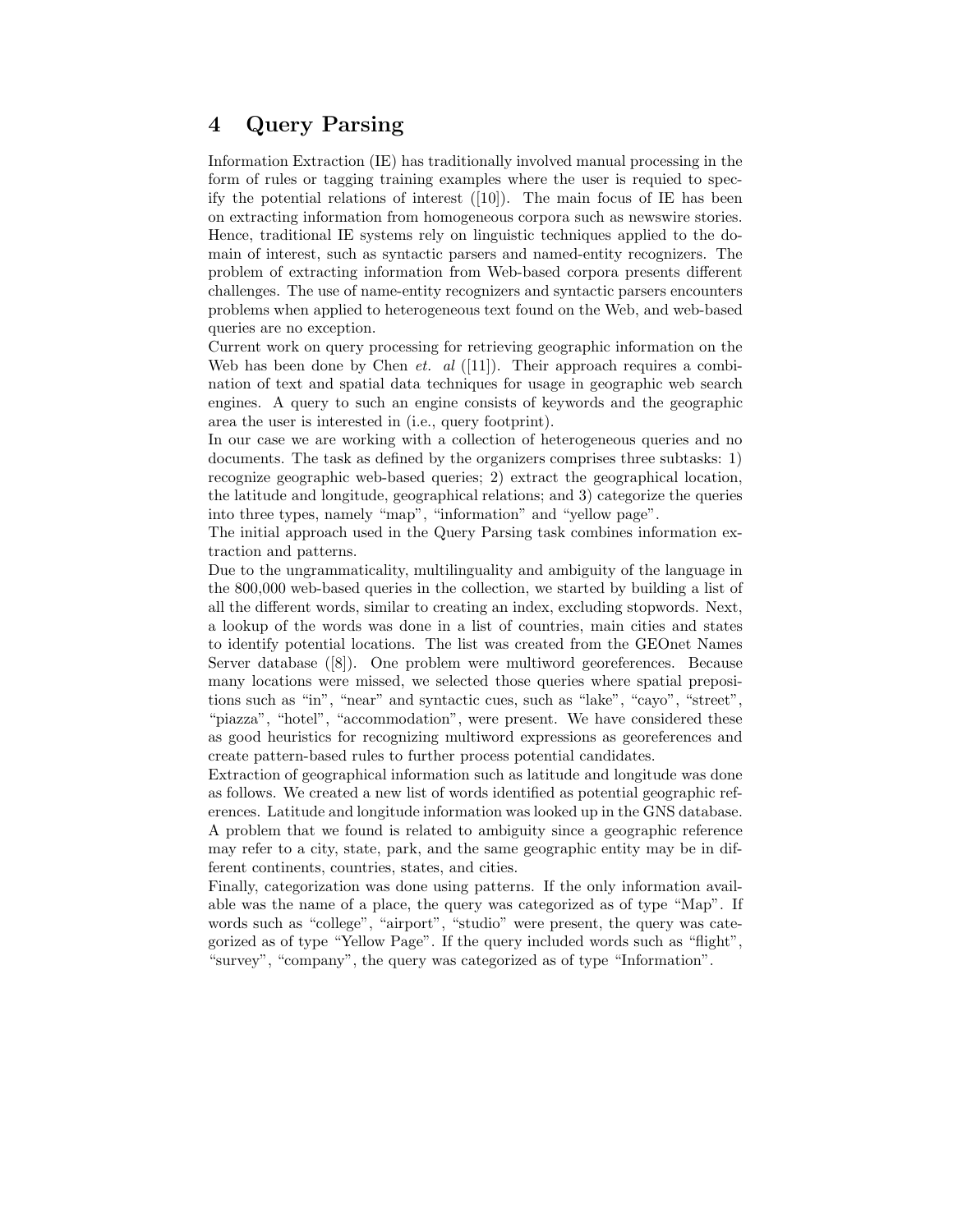Results were low in terms of recall and precision. We are currently working on inferring a grammar and eventually a language model that would improve the performance our initial system.

# 5 Conclusions

In this paper we presented work on monolingual and bilingual geographical information retrieval. We used Terrier to run our experiments, and an independent translation component built to map source language (Spanish) topics into target language (English or Portuguese) topics. In general, performance retrieval was improved with automatic relevance feedback using the InL2 model. Further experiments indexing the collection with the language model option and querying with this option will allow us to compare parameter-based vs. language-based models. Parsing of web-based queries is a difficult task because of the nature of the data. Further investigation and application of classical and statistical language processing techniques is needed to improve the performance of the approach presented.

## References

- [1] http://ftp.cs.cornell.edu/pub/smart/.
- [2] Purves, R., Jones, C. editors : SIGIR2004: Workshop on Geographic Information Retrieval, Sheffield, UK, 2004.
- [3] He, B., Ounis, I. : A study of parameter tuning for the frequency normalization. Proceedings of the twelfth international conference on Information and knowledge management, New Orleans, LA, USA, 2003.
- [4] Ponte, J.M., Croft, W.B. : A Language Modeling Approach to Information Retrieval. SIGIR'98, Melbourne, Australia, 1998. p: 275-281.
- [5] Amati, G., van Rijsbergen, C.J. : Probabilistic Models of Information Retrieval Based on Measuring the Divergence from Randomness. ACM Transactions on Information Systems. Vol. 20(4), pp:357-389.
- [6] Ounis, I., Amati, G., Plachouras, V., He, B., Macdonald, C., Lioma, C.: Terrier: A High Performance and Scalable Information Retrieval Platform. In Proceedings ACM SIGIR'06 Workshop on Open Source Information Retrieval (OSIR 2006).
- [7] European Parliament. Tools for the External Translator. http://www.europarl.europa.eu/transl es/plataform/pagina/toponim/toponimo.htm
- [8] http://earth-info.nga.mil/gns/html/index.html